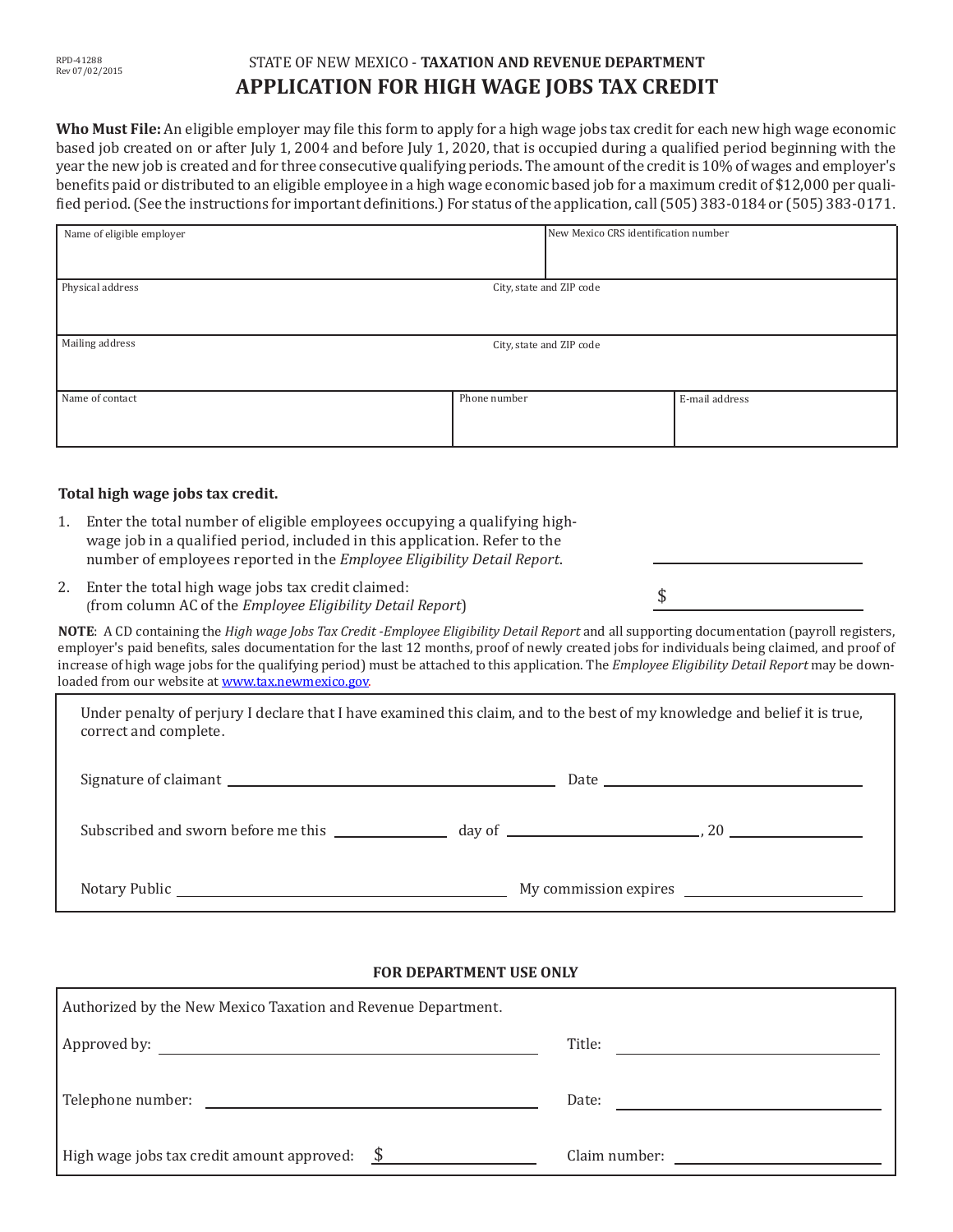## **STATE OF NEW MEXICO TAXATION AND REVENUE DEPARTMENT APPLICATION FOR HIGH WAGE JOBS TAX CREDIT INSTRUCTIONS**

Page 1 of 4

House Bill 641 was passed during the 2013 legislative session, which modified the provisions of the high wage jobs tax credit. The changes are in effect for applications received on or after June 14, 2013.

The new law adds language to clarify and impose additional limitations on the application of the high wage jobs tax credit, and extend the credit for an additional 5 years. These instructions reflect the changes.

### **PURPOSE:**

The purpose of the high wage jobs tax credit is to provide an incentive for urban and rural businesses to create and fill new high wage jobs in New Mexico.

The high wage jobs tax credit may be claimed by an eligible employer for each new high wage economic based job performed for the year in which the new high wage economic job is created and for the three consecutive qualifying periods. A taxpayer must apply for approval of the credit after the close of a qualifying period, *but not later than twelve months following the end of the calendar year in which the taxpayer's final qualifying period closes*.

### **HOW TO APPLY:**

CompleteFormRPD-41288,*Application for High wage Jobs Tax Credit,* and submit it to the Taxation and Revenue Department along with a CD (compact disc) containing Form RPD-41376, *High wage Jobs Tax Credit - Employee Eligibility Detail Report,* which can be found on our website, www.tax.newmexico.gov. Alsoincludeallsupportingdocumentationinelectronicformat (payroll registers,employer'spaidbenefits, salesdocumentation for the last 12 months, proof of newly created jobs for the positions being claimed, and proof of increase of high wage jobs for the qualifying period. The high wage jobs tax credit FormRPD-41376*- Employee Eligibility Detail Report,* is an excel spreadsheet, and the instructions for the *Employee Eligibility Detail Report* begin on page 4 of these instructions.

Important: A taxpayer must apply for approval of the credit after the close of a qualifying period, *but not later than twelve months following the end of the calendar year in which the taxpayer's final qualifying period closes*.

On this application, answer the questions establishing that youretainthe status of aneligible employer.TheTaxationand Revenue Department may approve the credit and issue to the applicant a document granting the tax credit. For status ofthe application, call (505) 383-0184 or (505) 383-0171.

### **FORM INSTRUCTIONS:**

Complete all information requested in the address block.

- Line 1. Enter the number of eligible employees occupying a qualifyinghighwagejobinaqualifiedperiod,included in this application. Refer to the number of entries on Form RPD-41376,*High wage Jobs Tax Credit - Employee Eligibility Detail Report*.
- Line 2. Enter the total high wage jobs tax credit claimed from column AC of Form RPD-41376. A maximum credit of \$12,000 ofwages and benefits paid for each highwage job in each qualified period is allowed.

This form must be signed and notarized. Mail this Form RPD-41288, *Application for High wage Jobs Tax Credit*, the CD containing Form RPD-41376,*High wage Job Detail Report,* and all of the supporting documentation to: Taxation and Revenue Department,Director'sOffice,P.O.Box8485,Albuquerque,NM 87198-8485. The Department will notify you when approved. Once approved, complete Form RPD-41290, *High wage Jobs Tax Credit Claim Form*,to claim the credit againstthe modified combined tax liability due. Any excess will be refunded. See the instructions for the definition of modified combined tax liability on page 3 of these instructions.

### **USING THE HIGH WAGE JOBS TAX CREDIT:**

Once approved, the high wage jobs tax credit may be applied against the modified combined tax liability of a taxpayer.

To claim approved credits against tax liabilities, submit Form RPD-41290,*High wage Jobs Tax Credit Claim Form,* with the tax or surcharge return towhich youwish to apply the credit. You mayapplythecreditagainsttaxowedonFormCRS-1,lesslocal option gross receipts taxes, Form RPD-41114, *Enhanced 911 Services Surcharge,* or Form RPD-41116, *Telecommunications Relay Service Surcharge*. When applying the credit to Form CRS-1, you must pay any gross receipts tax due over the state rate of 5.125%. Any excess credit will be refunded.

### **DEFINITIONS:**

An **eligible employer** is an employer that:

a. made more than 50% of its sales of goods or services produced in New Mexico to persons outside New Mexico during the applicable qualified period; or

b. is certified for the Job Training Incentive Program (JTIP) assistance by the New Mexico Economic Development Department, pursuant to Section 21-19-7 NMSA 1978.

When applicable, the employer must retain proof in its records that more than 50% of its sales of goods or services produced in New Mexico were sold to persons outside New Mexico during the applicable qualified period.

For information on becoming certified for JTIP assistance, visit the New Mexico Economic Development Department's web page, www.gonm.biz, or call (800) 374-3061.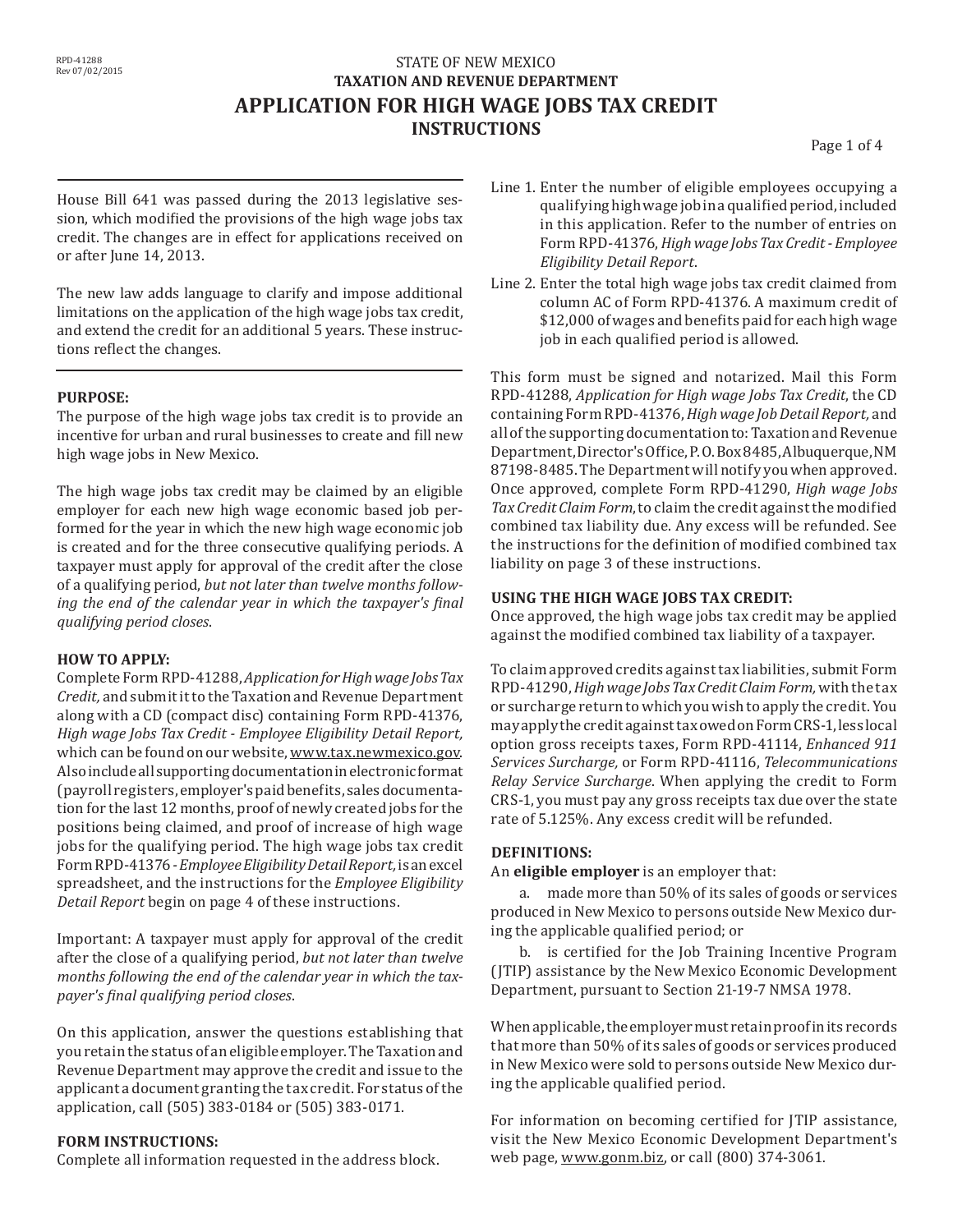## STATE OF NEW MEXICO **TAXATION AND REVENUE DEPARTMENT APPLICATION FOR HIGH WAGE JOBS TAX CREDIT INSTRUCTIONS**

Page 2 of 4

A **new high wage economic based job** means a job createdin NewMexicobyaneligibleemployeronorafter July1,2004and prior to July 1, 2020, that is occupied for at least 48 weeks of a qualifying period by an eligible employee who is paid wages calculated for the qualifying period to be at least:

#### **For a new high wage economic based job created prior to July 1, 2015:**

- a. \$40,000 if the job is performed or based in or within 10 miles of the external boundaries of a municipality with a population of 60,000 or more according to the most recent federal decennial census or in a class H county; and
- b. \$28,000 if the job is performed or based in a municipality with a population of less than 60,000 according to the most recent federal decennial census or in the unincorporated area, that is not within ten miles of the external boundaries of a municipality with a population of 60,000 or more, of a county other than a class H county;

Thequalifiedjobmustbeoccupiedforatleast48weeksduring a qualifying period, and an eligible employee must be paid at least \$40,000 if the job is performed or based:

- in or within 10 miles of the exterior boundry of Albuquerque, Las Cruces, Rio Rancho, or the city of Santa Fe, or
- in the county of Los Alamos,

and \$28,000 if the job is performed or based anywhere else in the state.

### **For a new high wage economic based job created on or after July 1, 2015:**

- a. \$60,000 if the job is performed or based in or within ten miles of the external boundaries of a municipality with a population of 60,000 or more according to the most recent federal decennial census or in a class H county; and
- b. \$40,000 if the job is performed or based in a municipality with a population of less than sixty thousand accordingtothemost recentfederaldecennialcensus or in the unincorporated area, that is not within then miles of the external boundaries of a municipality with a population of 60,000 or more, of a county other than a class H county.

Thequalifiedjobmustbeoccupiedforatleast48weeksduring a qualifying period, and an eligible employee must be paid at least \$60,000 if the job is performed or based:

- in or within 10 miles of the exterior boundry of Albuquerque, Las Cruces, Rio Rancho, or the city of Santa Fe, or
- in the county of Los Alamos,

and \$40,000 if the job is performed or based anywhere else in the state.

The high wage jobs tax credit may be claimed by an eligible employer for each new high wage economic based job performed for the year in which the new high wage economic job is created and for the three consecutive qualifying periods.

A new high wage economic based job **shall not** be eligible for a high wage jobs tax credit unless the eligible employer's total number of employees with high wage economic based jobs on the last day of the qualifying period at the location at which the job is performed or based is at least one more than the number on the day prior to the date the new high wage economic based job was created.

A new high wage economic based job shall not be eligible for a credit pursuant to this section if:

- 1. the new high wage economic based job is created due to a business merger or acquisition or other change in business organization;
- 2. the eligible employee was terminated from employment in New Mexico by another employer involved in the business merger or acquisition or other change in business organization with the taxpayer; **and**
- 3. the new high wage economic based job is performed by:
	- a. the person who performed the job or its functional equivalentprior tothebusinessmergeroracquisition or other change in business organization; **or**
	- b. a person replacing the person who performed the job or its functional equivalent prior to a business merger or acquisition or other change in business organization.

If, however, a new high wage economic based job was created by another employer and for which an application for the high wage jobs tax credit was received and is under review by the Taxation and Revenue Department prior to the time of the business merger or acquisition or other change in business organization, the employer shall remain eligible for the high wage jobs tax credit for the balance of the qualifying periods. The new employer that results from a business merger or acquisition or other change in business organization may only claim the high wage jobs tax credit for the balance of the qualifying period for which the qualifying job is otherwise eligible.

A job shall not be eligible for a credit pursuant to this section if the job is created due to an eligible employer entering into a contract or becoming a subcontractor to a contract with a governmental entity that replaces one or more entities performing functionally equivalent services for the governmental entity unless the job is a new high wage economic based job that was not being performed by an employee of the replaced entity.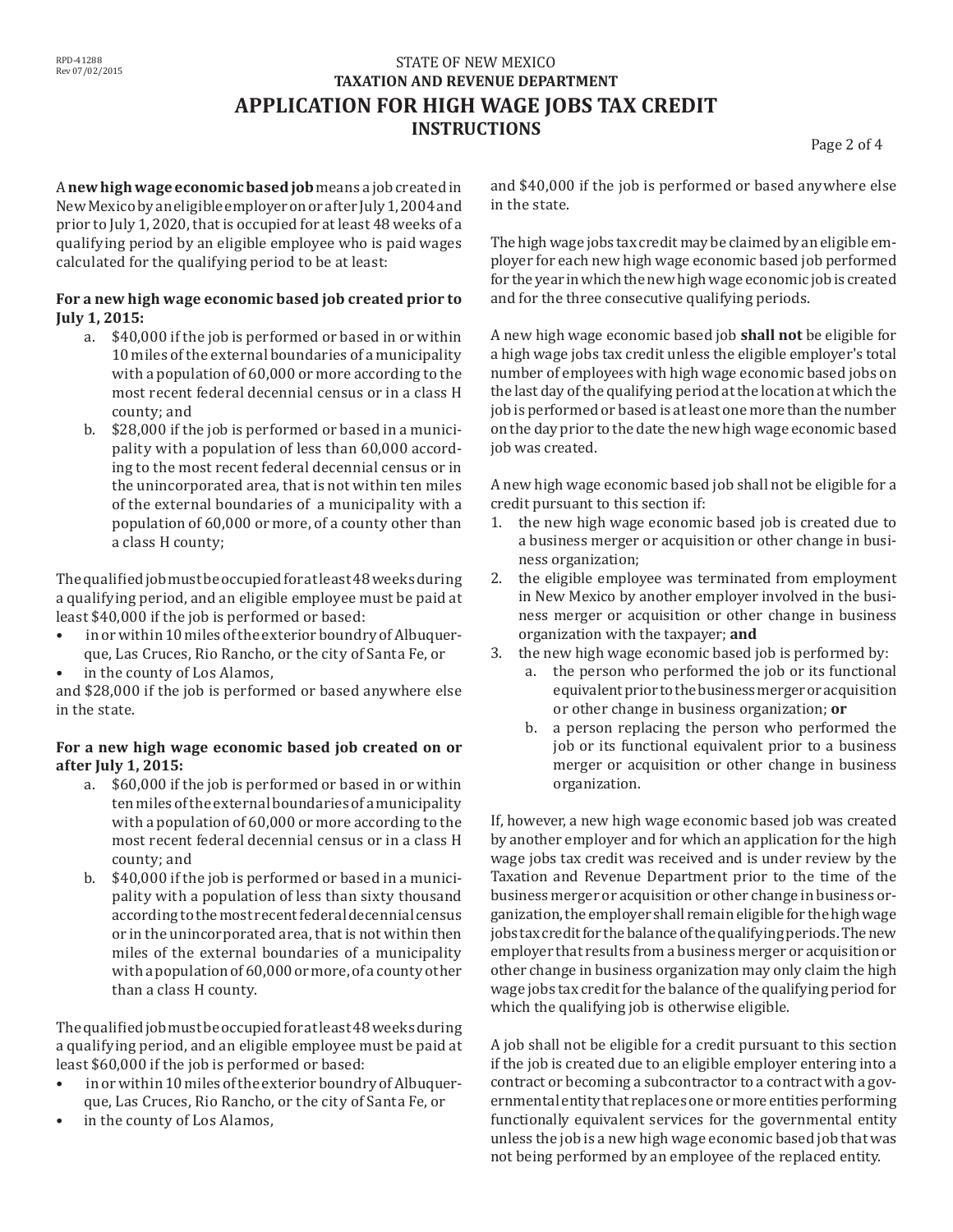## **STATE OF NEW MEXICO TAXATION AND REVENUE DEPARTMENT APPLICATION FOR HIGH WAGE JOBS TAX CREDIT INSTRUCTIONS** Page 3 of 4

**Eligible employee**meansanindividualwhoisemployedinNew Mexico by an eligible employer and who is a resident of New Mexico. Eligible employee**does not**include anindividualwho:

a. bears any of the relationships described in Paragraph  $(1)$  through  $(8)$  of 26 U.S.C. Section 152(a) to the employer or if theemployerisacorporationtoanindividualwhoowns,directly or indirectly, more than 50% in value ofthe outstanding stock of the corporation or, if the employer is an entity other than a corporation to an individual who owns, directly or indirectly, more than 50% of the capital and profits interest in the entity;

b. if the employer is an estate or trust, is a grantor, beneficiary or fiduciary of the estate or trust or is an individual who bears any of the relationships described in Paragraphs (1) through  $(8)$  of 26 U.S.C. Section 152(a) to a grantor, beneficiary or fiduciary of the estate or trust;

c. is a dependent, as that term is described in 26 U.S.C. Section 152(a)(9), of the employer or if the taxpayer is a corporation of an individual who owns, directly or indirectly, more than 50% in value of the outstanding stock of the corporation or, if the employer is an entity other than a corporation, of an individual who owns, directly or indirectly, more than 50% of the capital and profits interest in the entity or, if the employer is an estate or trust of a grantor, beneficiary or fiduciary of the estate or trust; or

d. is working or has worked as an employee or as an independent contractor for an entity that, directly or indirectly, owns stock in a corporation of the eligible employer or other interest of the eligible employer that represents 50% or more of the total voting power of that entity or has a value equal to 50% or more of the capital and profits interest in the entity.

**Qualifying period** means the 12 months beginning on the day an eligible employee begins working in a new high wage economicbasedjob,or12monthsbeginningontheanniversary of the day an eligible employee began working in a new high wage economic based job.

**Wages** means all compensation paid by an eligible employer toaneligible employee throughthe employer'spayroll system, including those wages that the employee elects to defer or redirect or the employee's contribution to a 401(k) or cafeteria plan program, but wages does not include benefits or the employer's share of payroll taxes.

**Benefits** means all remuneration for work performed that is provided to an employee in whole or in part by the employer, other than wages, including insurance programs, health care, medical, dental and vision plans, life insurance, employer contributions to pensions, such as a 401(k), and employerprovided services such as childcare, offered by an employer to the employee. Benefits does not include the employer's share of payroll taxes, social security, or medicare contributions, federal or state unemployment insurance contributions or workers' compensation.

**Modified combined tax liability** means the total liability for the reporting period for the gross receipts tax imposed by Section 7-9-4 NMSA 1978 together with any tax collected at the same time and in the same manner as the gross receipts tax, such as the compensating tax, the withholding tax, the interstate telecommunications gross receipts tax, the surcharges imposed by Section 63-9D-5 NMSA 1978 and the surcharge imposed by Section 63-9F-11 NMSA 1978, minus the amount of any credit other than the high wage jobs tax credit applied against any or all of these taxes or surcharges; but modified combined tax liability excludes all amounts collected with respect to local option gross receipts taxes.

**Certification for Job Training Incentive Program (JTIP) assistance.** If you are certified for JTIP assistance, you may also qualify as an eligible employer for purposes of the high wage jobs tax credit. For information on becoming certified for JTIP assistance, visit the New Mexico Economic Development Department'swebpage,www.gonm.biz,orcall(800)374-3061.

## **RPD-41376 - EMPLOYEE ELIGIBILITY DETAIL REPORT INSTRUCTIONS**

A CD containing the excel spreadsheet, RPD-41376, *High wage Jobs Tax Credit - Employee Eligibility Detail Report,* must accompany your submission of Form RPD-41288, *Application for High wage Jobs Tax Credit*, to the New Mexico Taxation and Revenue Department. Form RPD-41376, *High wage Jobs Tax Credit - Employee Eligibility Detail Report,* can be found on our website, www.tax.newmexico.gov.Download Form RPD-41376 fromthewebsite,completeallinformationrequestedandcopy thespreadsheettoaCDtobeattachedtotheapplication.Refer to column instructions listed below.

#### **COLUMNS A THROUGH G**

**NOTE: You only need to enter the data in columns A through G once.** When you enter the employee's last name in column

H, subsequent rows will self-populate with the information provided in the first row, .The information contained in these rows should match the information for the eligible employer that is on Form RPD-41288, *Application for High wage Jobs Tax Credit*.

**Column A**: Enter the name of the eligible employer.

**Column B**: Enter employer's New Mexico CRS identification number.

**Column C**: Enter employer's federal employer identification number (FEIN).

**Column D**: Enter 'yes' or 'no' if the applicant employer made more than 50% of its sales to persons outside New Mexico